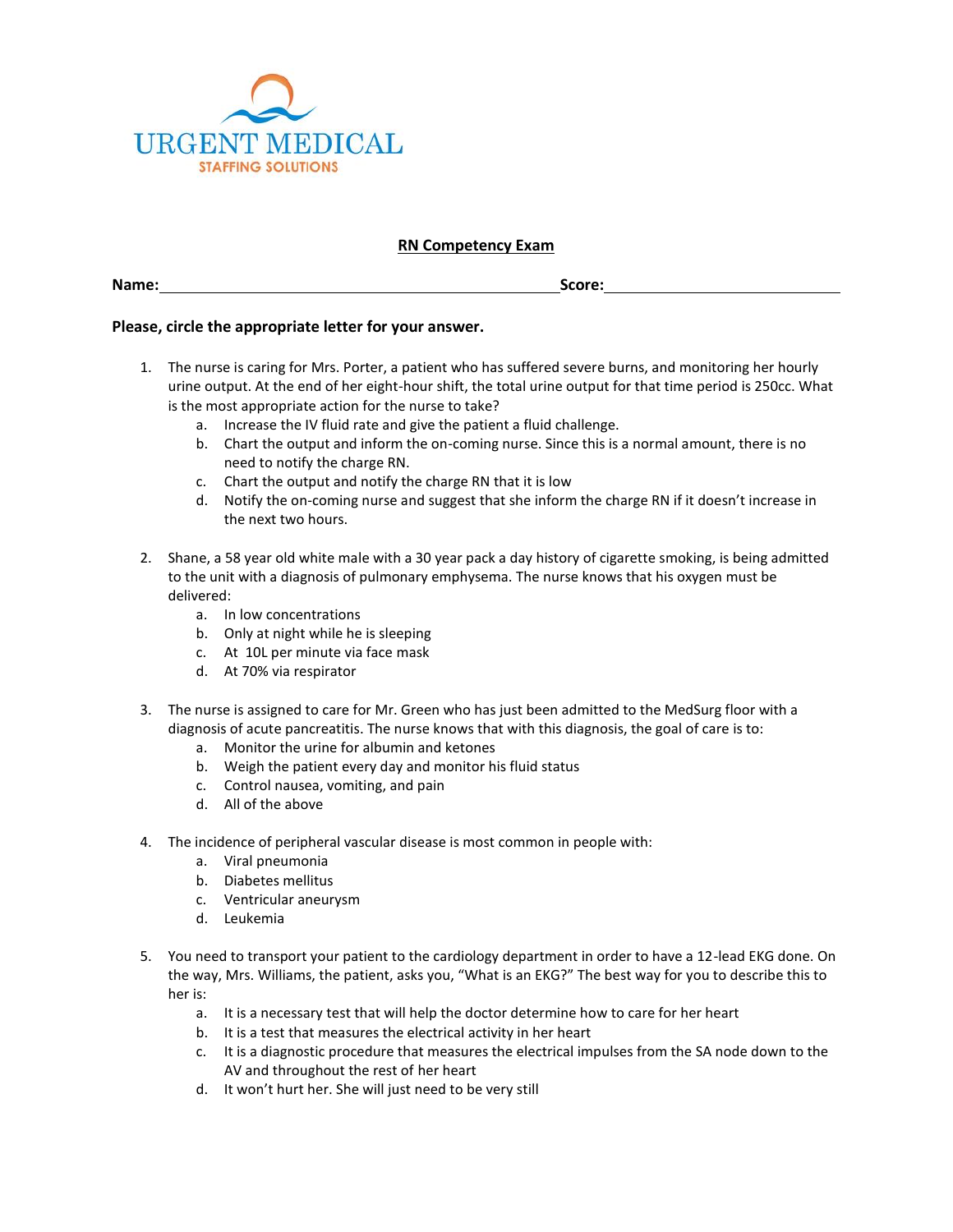

- 6. Mr. Jones has been newly diagnosed with diabetes. His care plan includes careful monitoring of his intake and output. The nurse expects to find which of the following typical presentations of diabetes:
	- a. Polyuria
	- b. Anuria
	- c. Hematuria
	- d. Oliguria
- 7. Two ways that are used to increase oxygenation to the myocardium are by administering:
	- a. Nitroglycerin and providing nasal O2
	- b. O2 via a venti mask and administering Lidocaine
	- c. O2 and performing CPR
	- d. Digoxin and heparin
- 8. A nurse is assigned a patient that is being treated with IV antibiotics for a large drainage would on his left leg. According to the patient's plan of care, the nurse is to change the dressing at 10am. The nurse knows that it is important to document the characteristics of the wound drainage. The characteristics the nurse would describe include all of the following EXCEPT:
	- a. Amount
	- b. Temperature
	- c. Color
	- d. Odor
- 9. A 32 year old patient, pregnant with her fourth child, complains to her nurse that her varicose veins are worse than in her previous pregnancies and asks if there is anything she can do to help relieve the discomfort. Which of the following suggestions by the nurse would NOT be beneficial in helping to alleviate some of the patient's discomfort?
	- a. Advise the patient to wear support stockings
	- b. Advise the patient to exercise her calf muscles
	- c. Advise the patient to stand for long periods of time
	- d. Advise the patient to elevate her legs when sitting
- 10. The nurse tells her patient that she needs to collect a clean catch urine specimen. For this procedure, the nurse is responsible for all of the following, EXCEPT:
	- a. Determining the test is even necessary
	- b. Prevent contamination of the specimen
	- c. Instruct the patient in the proper technique to be used to obtain the specimen
	- d. Labeling the specimen
- 11. Nurse Harris is admitting a patient with shingles. He appears very worried and asks the nurse if his shingles are contagious. The correct response from the nurse should be:
	- a. "Yes, anyone who comes into contact with you is susceptible to infection."
	- b. "Yes, those individuals that have compromised immune systems and/or those that are not immune from a previous infection with varicella can be infected."
	- c. "No, shingles is not contagious."
	- d. "No, only those individuals who are immunocompromised are susceptible."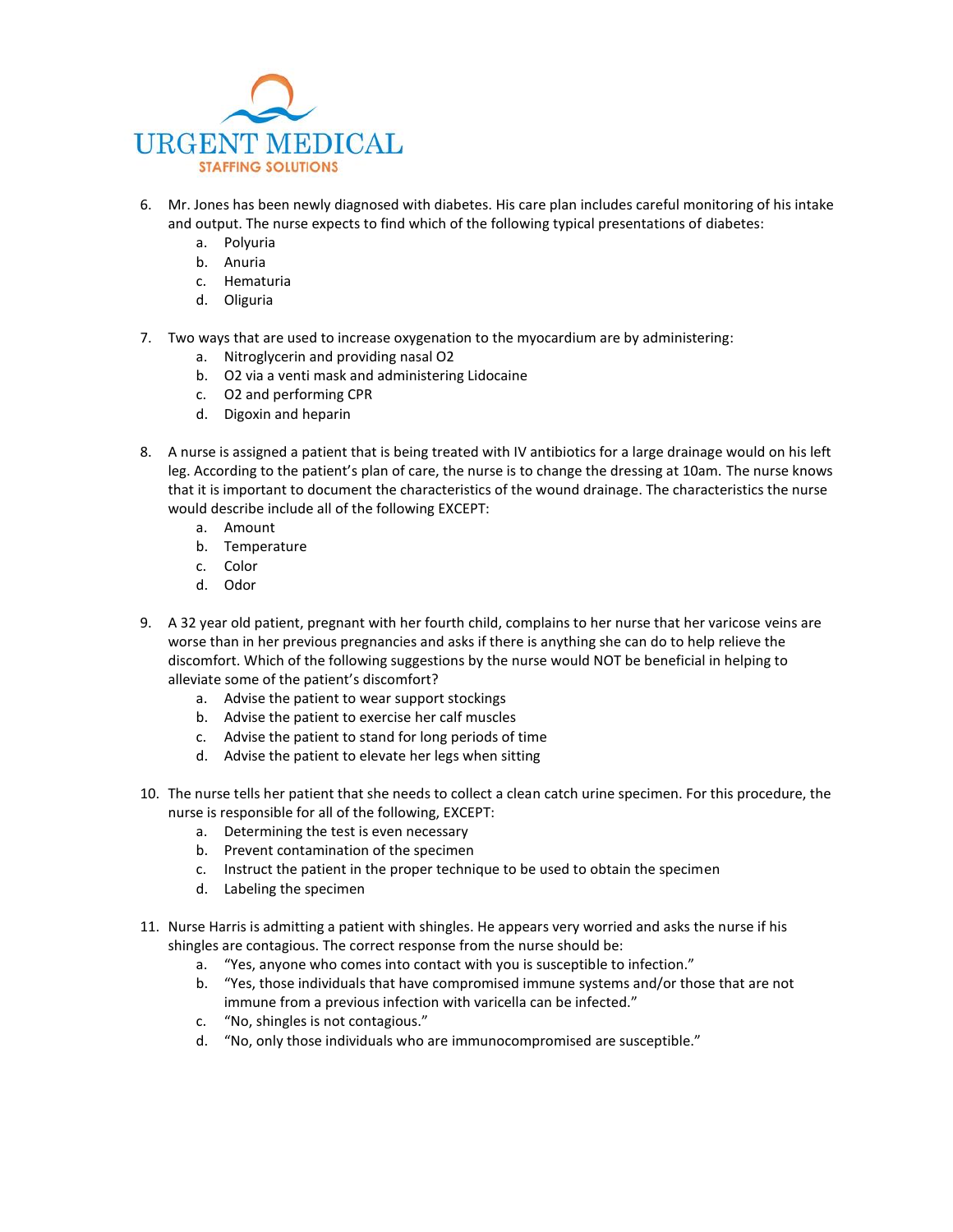

- 12. A patient is being admitted to the medsurg floor to be evaluated for possible pulmonary tuberculosis. The primary concern for the nurse when making a room assignment for this new admission would be:
	- a. To place her near the nurse's station for closer observation in case of an emergency
	- b. To place her in a room with another woman who is close to her age
	- c. To place her only in a room with another patient that has a respiratory infection
	- d. To place her in a negative pressure room
- 13. Mr. Cartwright has just been admitted to the medsurg floor following a TURP (transurethral prostatectomy). The nurse is taking the second set of vital signs and documenting her observation. Which of the observations is NOT usual and should be reported to the RN?
	- a. Mr. Cartwright is worried and asks if he'll ever be able to have sex again
	- b. Mr. Cartwright complains that he is having bladder pain
	- c. The irrigation tubing and collection system contain some bloody drainage and some clots
	- d. Mr. Cartwright states that he feels the urge to urinate even though he has a catheter in place
- 14. The nurse knows that early warning signs of increased intracranial pressure following a head injury include:
	- a. Agitation and sleeplessness
	- b. Seizures and incontinence of urine
	- c. Headache and projectile vomiting
	- d. Dilated pupils that are non-reactive to light
- 15. When having to fill out an incident/occurrence report, it is beneficial for the nurse to remember that a primary purpose of this document is to:
	- a. Keep accurate records on patients that are prone to accidents
	- b. Help lawyers defend the hospital during lawsuits
	- c. Identify employees that are making frequent errors
	- d. Aid in the reduction of future incidents/occurrences by helping to identify high risk practices/employees.
- 16. The nurse will be administering an enteral feeding to a 60 year old patient who is unable to ingest foods orally. After raising the head of the bed to put the patient in high-fowler's position, and before administering the feeding, the nurse must:
	- a. Check the patient's weight to determine the amount of feeding to be given
	- b. Provide mouth care
	- c. Place the patient on oxygen to assure adequate oxygenation during the feeding
	- d. Aspirate the stomach contents to check for proper placement
- 17. A 14 year old boy has just been admitted with symptoms of meningitis: nuchal rigidity, fever, vomiting, and lethargy. The nurse knows to expect to prepare for the following test:
	- a. Lumbar puncture
	- b. CAT Scan
	- c. Blood Cultures
	- d. Ear and throat cultures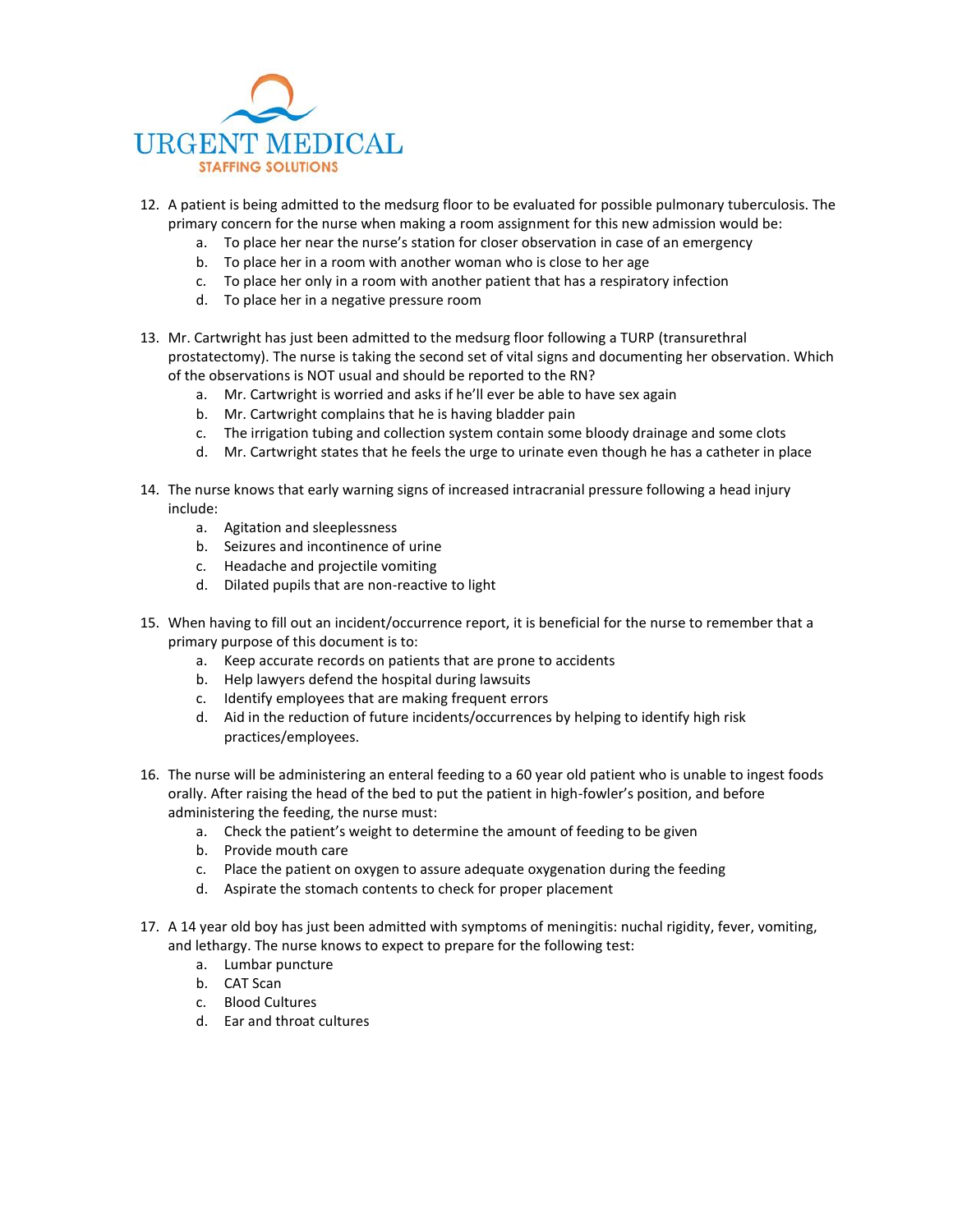

- 18. Mrs. Smith received her morning insulin an hour ago. The breakfast trays have been delayed. Mrs. Smith reports to her nurse that she is feeling shaky, sweaty, and has a tingling sensation around her mouth and on her fingers. The nurse knows to quickly bring her:
	- a. Another dose of insulin
	- b. A cup of coffee
	- c. A tablespoon of peanut butter
	- d. A glass of orange juice
- 19. Mark and Jane have just learned that Mark has been diagnosed with testicular cancer. Both of them are visibly upset. They have just recently had conversations about starting a family and now express their fears to the nurse that they will never be able to have children of their own. The most appropriate response for the nurse to tell them would be:
	- a. "It is way too early to think of that now. You'll be lucky to be alive in 2 years."
	- b. "Only a specialist will be able to help you with that after your surgery."
	- c. "Fortunately, testicular cancer is almost always unilateral, so mark may still be able to produce his own sperm and become a father."
	- d. "There are new technologies and many alternatives available for couples these days. I'm sure you'll be able to locate a good sperm donor."
- 20. An 82 year old male patient who is scheduled for open-heart surgery the next morning, informs his nurse, "If things don't go well during surgery, I don't want any heroic things done that will only leave me hooked up to a bunch of machines in order to stay alive." The nurse tells him that the most effective way for him to assure that his wishes will be carried out is for him to:
	- a. Talk with the hospital chaplain about his wishes
	- b. Prepare an advanced directive, such as a Living Will
	- c. Talk to his primary care physician
	- d. Discuss the matter with his family
- 21. While turning over in bed a fresh postoperative patient accidentally pulls out her right chest tube. The patient's nurse is in the room and is unable to intervene quickly enough to prevent dislodgement, but is able to keep the end of the chest tube from falling to the floor. The nurse's FIRST reaction should be:
	- a. Roll the patient quickly on her left side
	- b. Reinsert the tube and tape it into position
	- c. Cover the opening to maintain a seal
	- d. Tell the patient to take a deep breath and cough 3 times
- 22. Hip fractures typically occur in older patients as a direct result of falling. This is because older patients tend to suffer from:
	- a. Paget's disease
	- b. Osteomyelitis
	- c. Osteoarthritis
	- d. Osteoporosis